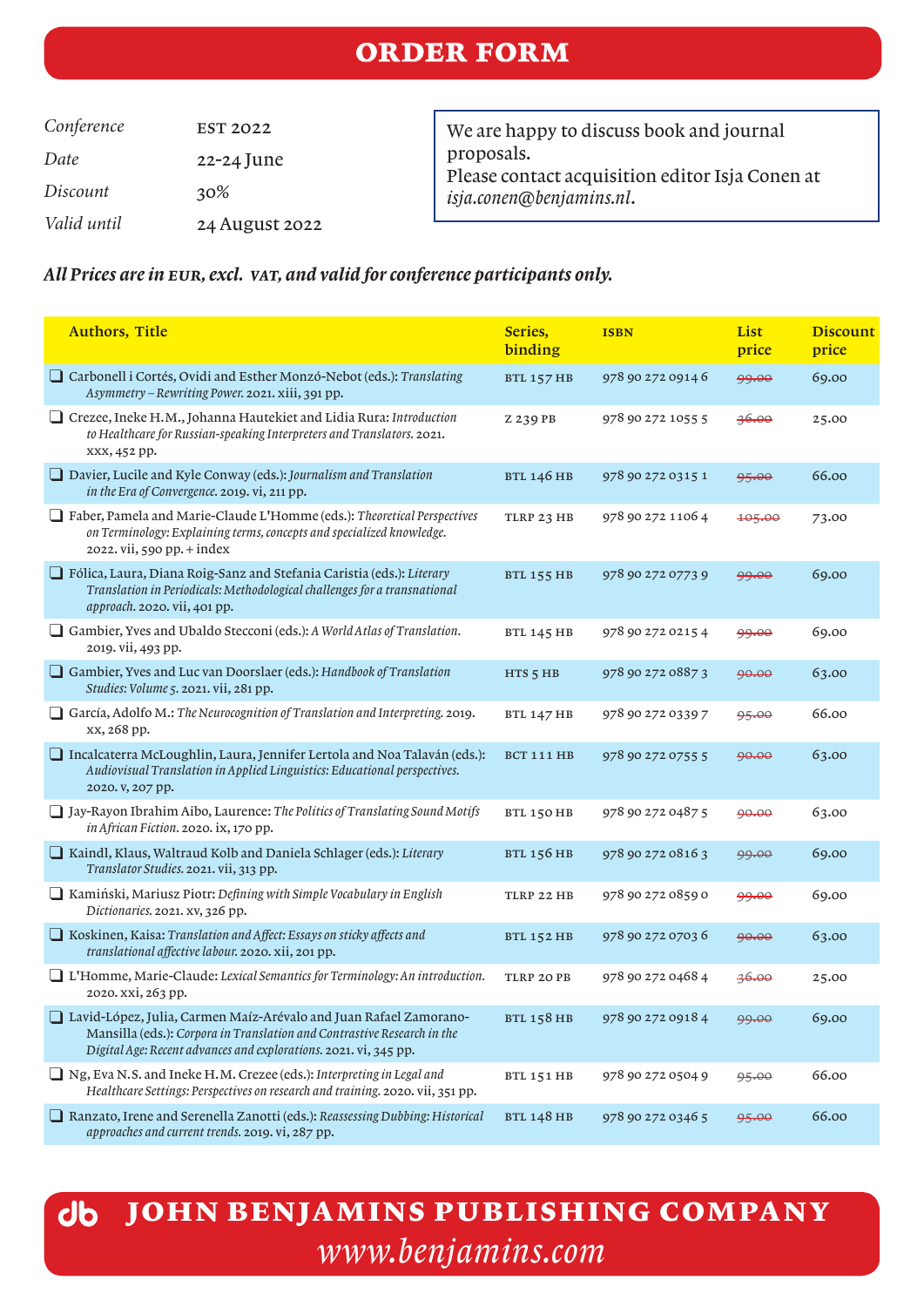## order form

| <b>Authors, Title</b>                                                                                                                                                                                      | Series.<br>binding | <b>ISBN</b>       | List<br>price | <b>Discount</b><br>price |
|------------------------------------------------------------------------------------------------------------------------------------------------------------------------------------------------------------|--------------------|-------------------|---------------|--------------------------|
| $\Box$ Salaets, Heidi and Geert Brône (eds.): Linking up with Video: Perspectives on<br><i>interpreting practice and research.</i> 2020. vi, 240 pp.                                                       | <b>BTL 149 HB</b>  | 978 90 272 0465 3 | 95.00         | 66.00                    |
| $\Box$ Sawyer, David B., Frank Austermühl and Vanessa Enríquez Raído (eds.):<br>The Evolving Curriculum in Interpreter and Translator Education: Stakeholder<br>perspectives and voices. 2019. vi, 430 pp. | <b>ATA XIX HB</b>  | 978 90 272 0317 5 | 99.00         | 69.00                    |
| Serban, Adriana and Kelly Kar Yue Chan (eds.): Opera in Translation: Unity<br>and diversity. 2020. vii, 369 pp.                                                                                            | <b>BTL 153 HB</b>  | 978 90 272 0750 0 | 95.00         | 66.00                    |
| Sumillera, Rocío G., Jan Surman and Katharina Kühn (eds.): Translation<br>in Knowledge, Knowledge in Translation. 2020. vii, 272 pp.                                                                       | <b>BTL 154 HB</b>  | 978 90 272 0758 6 | 95.00         | 66.00                    |
| Warburton, Kara: The Corporate Terminologist. 2021. xxiv, 249 pp.                                                                                                                                          | TLRP 21 HB         | 978 90 272 0849 1 | 99.00         | 69.00                    |

To order copies of the print edition, please tick the book(s) of your choice on this form, fill in your name and address, and return this form to bookorder@benjamins.nl. You can also obtain the 30% conference discount using the code EST2022 at the checkout on www.benjamins.com. The discount is valid for individuals only, not institutions, until 24 August 2022.

To buy the ebook edition of any of the books on this form, go to jbe-platform.com. Log in to your personal account (or create an account if you do not have one), select the relevant book and add it to your shopping cart. On checkout you will obtain 30% conference discount with this code: est2022-3B7xv. The discount is valid for individuals only, not institutions, until 24 August 2022.

| Name (please print): |  |  |
|----------------------|--|--|
| Address:             |  |  |
|                      |  |  |

 $\overline{\phantom{a}}$  ,  $\overline{\phantom{a}}$  ,  $\overline{\phantom{a}}$  ,  $\overline{\phantom{a}}$  ,  $\overline{\phantom{a}}$  ,  $\overline{\phantom{a}}$  ,  $\overline{\phantom{a}}$  ,  $\overline{\phantom{a}}$  ,  $\overline{\phantom{a}}$  ,  $\overline{\phantom{a}}$  ,  $\overline{\phantom{a}}$  ,  $\overline{\phantom{a}}$  ,  $\overline{\phantom{a}}$  ,  $\overline{\phantom{a}}$  ,  $\overline{\phantom{a}}$  ,  $\overline{\phantom{a}}$ 

Email: \_\_\_\_\_\_\_\_\_\_\_\_\_\_\_\_\_\_\_\_\_\_\_\_\_\_\_\_\_\_\_\_\_\_\_\_\_\_\_\_\_\_\_\_\_\_\_\_\_\_\_\_\_\_\_\_\_\_\_\_\_\_\_\_\_\_\_

Please send this form to bookorder@benjamins.nl: or: John Benjamins Publishing Company P.O. Box 36224, 1020 ME Amsterdam, The Netherlands Tel: +31 20 6304747, Fax: +31 20 6739773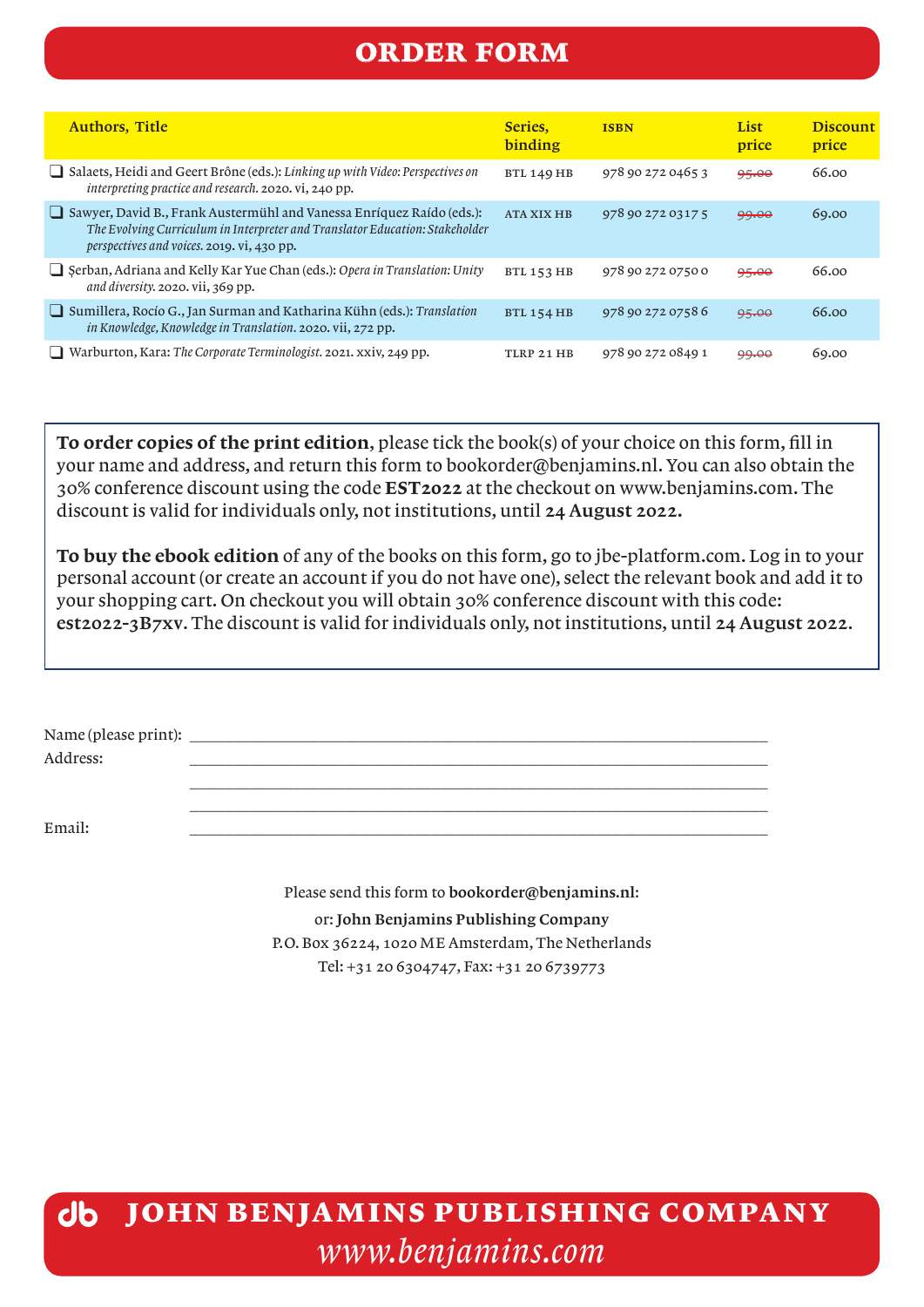## journal information



## Translation in Society

Editor: Luc van Doorslaer University of Tartu, Estonia & KU Leuven, Belgium Luc.vanDoorslaer@kuleuven.be

Associate Editors: Hélène Buzelin and Rafael Y. Schögler University of Montreal, Canada / University of Graz, Austria

Assistant Editor: Jack McMartin KU Leuven, Belgium

Review Editor: Paola Gentile University of Trieste, Italy

The aim of this essentially interdisciplinary journal is to explore translation as a key social relation in a deeply interconnected world.

*Translation in Society* offers a platform for the growing amount of research in translation studies that draws on sociological theories and methodologies. It also seeks to contribute to the growing visibility of translation within the humanities and the social sciences more broadly, fostering new research that reveals the social relevance of translation in a wide variety of domains, while promoting at the same time self-reflexivity on the translational aspects of knowledge-production in disciplines such as sociology, political science, policy studies and anthropology.

*Translation in Society* welcomes the following types of articles in all areas of translation research:

• studies of translation with a theoretical and/or methodological framework that draws on sociology, whereby

#### Advisory Board

Mona Baker, *University of Oslo, Norway* Salah Basalamah, *University of Ottawa, Canada* Gerard Delanty, *University of Sussex, UK* Ipek Demir, *University of Leeds, UK* Dilek Dizdar, *University of Mainz, Germany* Ting Guo, *University of Exeter, UK* Sameh Hanna, *United Bible Societies, UK* Moira Inghilleri, *University of Massachusetts Amherst, USA* David Inglis, *University of Helsinki, Finland* Kaisa Koskinen, *Tampere University, Finland* Reine Meylaerts, *KU Leuven, Belgium* Nikos Papastergiadis, *University of Melbourne, Australia* Diana Roig-Sanz, *UOC Barcelona, Spain* Gisèle Sapiro, *EHESS Paris, France* Kayoko Takeda, *Rikkyo University, Japan* Sergey Tyulenev, *University of Durham, UK* Meifang Zhang, *University of Macau, Macao*

translation also covers other text-modifying practices such as interpreting, adaptation, rewriting, etc.

• theoretical and empirical contributions that explore the role of translation in society

• interdisciplinary accounts that illustrate the connections between translation studies, sociology and/or other social sciences

The journal also produces special issues on topics of general interest in the humanities and the social sciences, seeking to foster interdisciplinary debates about how translation relates to and intervenes in the most pressing socio-political issues of our times. It is addressed to an international audience interested in social aspects of translation in the broadest sense.

*Translation in Society* publishes its articles Online First.

**issn 2667-3037 | e-issn 2667-3045**